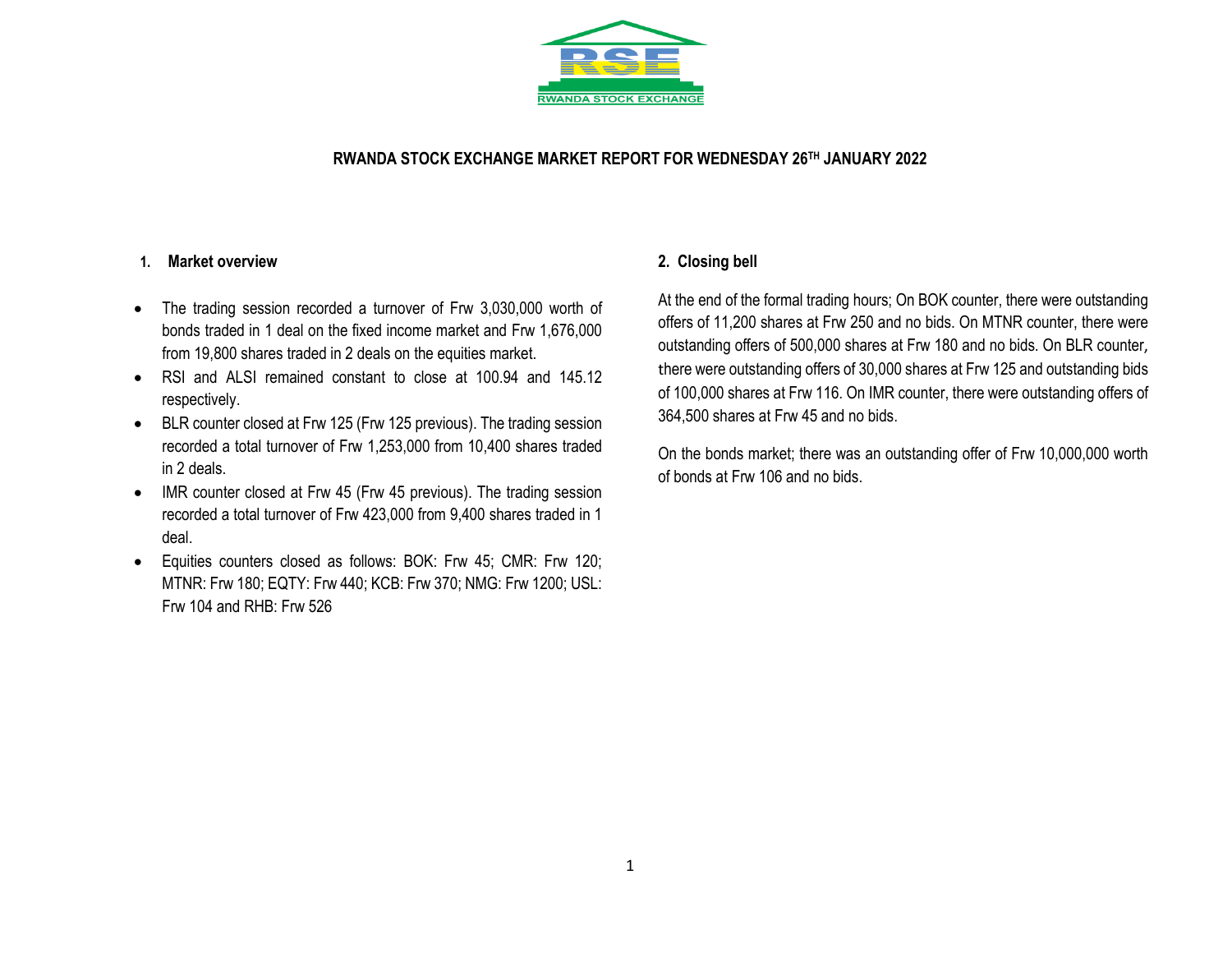# **3. Equities Market on 26/01/2022**

| <b>ISIN-CODE</b>    | <b>Stock</b> |       | Past 12<br>months<br><b>High - Low</b> | <b>High</b> | Today's<br>session<br>Low | <b>Closing</b> | Prev. | Change  | <b>Volume</b> | <b>Value</b> |
|---------------------|--------------|-------|----------------------------------------|-------------|---------------------------|----------------|-------|---------|---------------|--------------|
|                     |              |       |                                        |             |                           |                |       |         |               |              |
| RW000A1JCYA5        | <b>BOK</b>   | 250   | 221                                    | 0.00        | 0.00                      | 245            | 245   | 0.00    | 0.00          | 0.00         |
| RW000A1H63N6        | <b>BLR</b>   | 126   | 100                                    | 125         | 120                       | 125            | 125   | $+0.00$ | 10,400        | 1,253,000    |
| KE0000000380        | <b>NMG</b>   | 1,200 | 1,200                                  | 0.00        | 0.00                      | 1,200          | 1,200 | 0.00    | 0.00          | 0.00         |
| KE0000000315        | <b>KCB</b>   | 370   | 370                                    | 0.00        | 0.00                      | 370            | 370   | 0.00    | 0.00          | 0.00         |
| KE0000000489        | <b>USL</b>   | 104   | 104                                    | 0.00        | 0.00                      | 104            | 104   | 0.00    | 0.00          | 0.00         |
| KE0000000554        | <b>EQTY</b>  | 440   | 440                                    | 0.00        | 0.00                      | 440            | 440   | 0.00    | 0.00          | 0.00         |
| <b>RW000A2DN989</b> | <b>IMR</b>   | 46    | 43                                     | 45          | 45                        | 45             | 45    | $+0.00$ | 9,400         | 423,000      |
| ZAE000244737        | <b>RHB</b>   | 526   | 526                                    | 0.00        | 0.00                      | 526            | 526   | 0.00    | 0.00          | 0.00         |
| RW000A2QAPH5        | <b>CMR</b>   | 120   | 120                                    | 0.00        | 0.00                      | 120            | 120   | 0.00    | 0.00          | 0.00         |
| RW000A3CNNB4        | <b>MTNR</b>  | 269   | 175                                    | 0.00        | 0.00                      | 180            | 180   | 0.00    | 0.00          | 0.00         |

| <b>Market Status</b> |          |  |  |  |  |  |  |  |  |  |
|----------------------|----------|--|--|--|--|--|--|--|--|--|
| 08h50-08h59          | Pre-Open |  |  |  |  |  |  |  |  |  |
| 09h00-12h00          | Open     |  |  |  |  |  |  |  |  |  |
| 12h00-08h50          | Close    |  |  |  |  |  |  |  |  |  |
|                      |          |  |  |  |  |  |  |  |  |  |

**Market Status**

| <b>INDICES</b>                      | <b>Previous</b> | <b>Today</b> | <b>Points</b> | Change % | Exchange rate against Frw as at 26/01/2022 |                  |                  |                  |  |
|-------------------------------------|-----------------|--------------|---------------|----------|--------------------------------------------|------------------|------------------|------------------|--|
| <b>RSI</b>                          | 100.94          | 100.94       | $+0.00$       | $+0.00$  | Currency                                   | <b>Sell</b>      | <b>Buy</b>       | Average          |  |
| <b>ALSI</b>                         | 145.12          | 145.12       | $+0.00$       | $+0.00$  | <b>USD</b><br><b>KES</b>                   | 1.021.98<br>9.01 | 1,001.95<br>8.83 | 1,011.97<br>8.92 |  |
| <b>OTHER TRADING</b><br><b>STAT</b> |                 |              |               |          | <b>UGS</b><br><b>BIF</b>                   | 0.28<br>0.51     | 0.28<br>0.50     | 0.28<br>0.50     |  |
| <b>Shares traded</b>                | 10,000          | 19,800       | 9,800         | 98.00    | <b>TZS</b><br>ZAR                          | 0.44<br>67.12    | 0.43<br>65.80    | 0.43<br>66.46    |  |
| <b>Equity Turnover</b>              | 2,450,000       | 1,676,000    | (774,000)     | (31.59)  | <b>Market Capitalization (Frw)</b>         |                  |                  |                  |  |
| <b>Number of deals</b>              | 2.00            | 3.00         | 1.00          | 50.00    | 3,700,107,778,506                          |                  |                  |                  |  |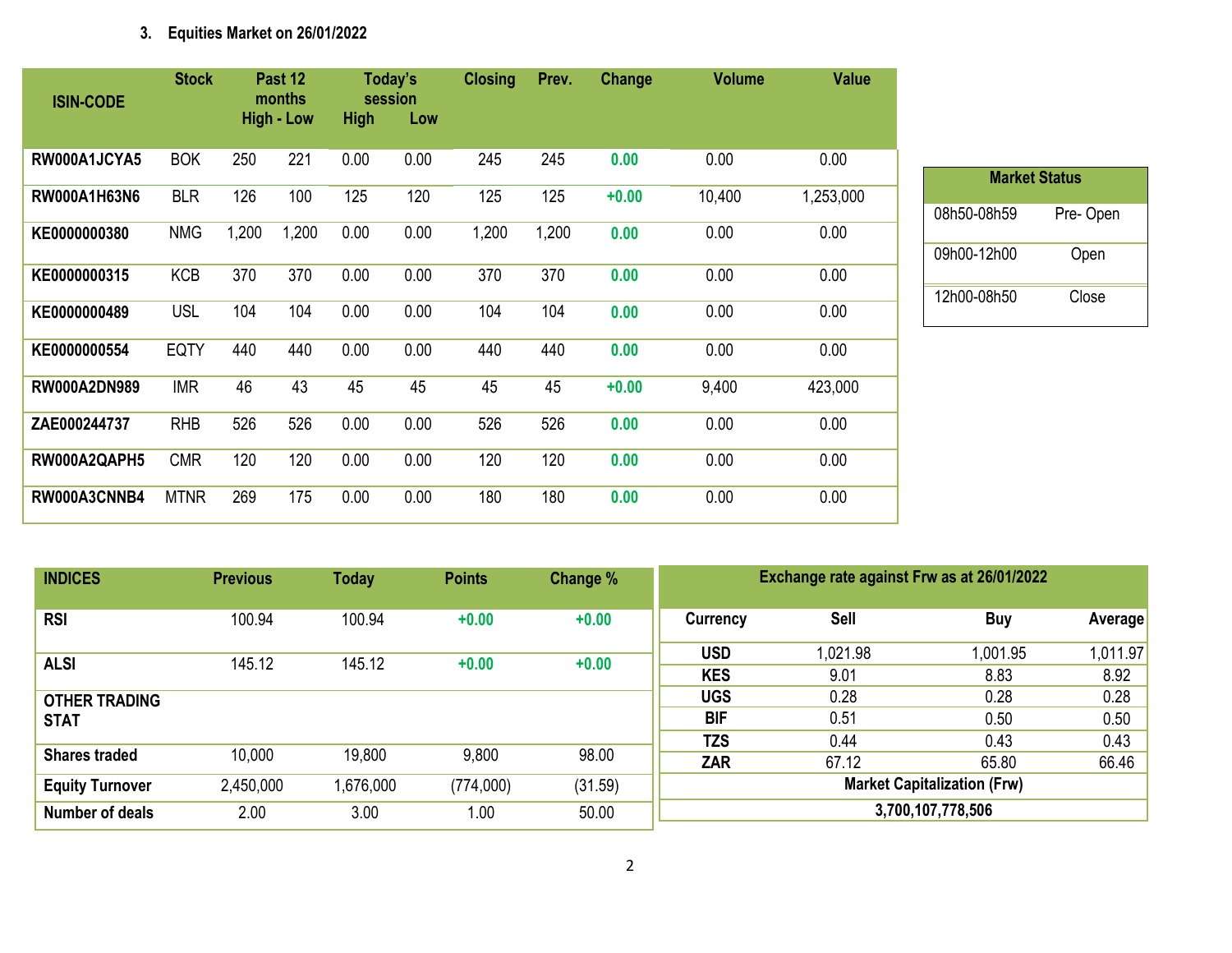**4. INDICES**



### **5. Bond market on 26/01/2022**

#### **A. Government bonds**

| <b>ISIN-CODE</b>    | <b>Status</b> | <b>Security</b> | <b>Maturity</b> | <b>Coupon rate</b> | Close.       | Prev.        | <b>Bids</b> | <b>Offers</b> | <b>Bond traded</b> |
|---------------------|---------------|-----------------|-----------------|--------------------|--------------|--------------|-------------|---------------|--------------------|
|                     |               |                 |                 |                    | <b>Price</b> | <b>Price</b> |             |               |                    |
| <b>RW000A1Z2RJ7</b> |               | FXD2/2015/10yrs | 25/05/2025      | 12.925%            | 105          | 105          | 0.00        | 0.00          | 0.00               |
| RW000A182K48        |               | FXD2/2016/15Yrs | 09/05/2031      | 13.5%              | 103.5        | 103.5        | 0.00        | 0.00          | 0.00               |
| <b>RW000A19D0U5</b> |               | FXD1/2017/5Yrs  | 18/02/2022      | 12.375%            | 105          | 105          | 0.00        | 0.00          | 0.00               |
| <b>RW000A19JG53</b> |               | FXD2/2017/7Yrs  | 17/05/2024      | 12.675%            | 103          | 103          | 0.00        | 0.00          | 0.00               |
| <b>RW000A19NL84</b> |               | FXD3/2017/5Yrs  | 19/08/2022      | 12.200%            | 106          | 106          | 0.00        | 0.00          | 0.00               |
| RW000A19S1Q4        | Re-opened     | FXD4/2017/7Yrs  | 15/11/2024      | 12.40%             | 105.28       | 105.28       | 0.00        | 0.00          | 0.00               |
| <b>RW000A19W8Z4</b> |               | FXD1/2018/5Yrs  | 17/02/2023      | 11.80%             | 105.86       | 105.86       | 0.00        | 0.00          | 0.00               |
| <b>RW000A19HS6</b>  | Re-opened     | FXD2/2018/10Yrs | 12/05/2028      | 12.50%             | 102.9        | 102.9        | 0.00        | 0.00          | 0.00               |
| RW000A194997        | Re-opened     | FXD3/2018/15Yrs | 05/08/2033      | 12.9%              | 106.21       | 106.21       | 0.00        | 0.00          | 0.00               |
| RW000A2RYEG9        | Re-opened     | FXD1/2019/7Yrs  | 13/02/2026      | 11.850%            | 105.08       | 105.08       | 0.00        | 0.00          | 0.00               |
| <b>RW000A2R26W1</b> | Re-opened     | FXD2/2019/5Yrs  | 17/05/2024      | 11.300%            | 104.02       | 104.02       | 0.00        | 0.00          | 0.00               |
| RW000A2R64M3        | Re-opened     | FXD3/2019/20Yrs | 29/07/2039      | 13.250%            | 105.25       | 105.25       | 0.00        | 0.00          | 0.00               |
| <b>RW000A2SA2Y9</b> | Re-opened     | FXD4/2019/3Yrs  | 18/11/2022      | 10.950%            | 102          | 102          | 0.00        | 0.00          | 0.00               |
| <b>RW000A2SA2Z6</b> | Re-opened     | FXD5/2019/7Yrs  | 13/11/2026      | 11.550%            | 103.9        | 103.9        | 0.00        | 0.00          | 0.00               |